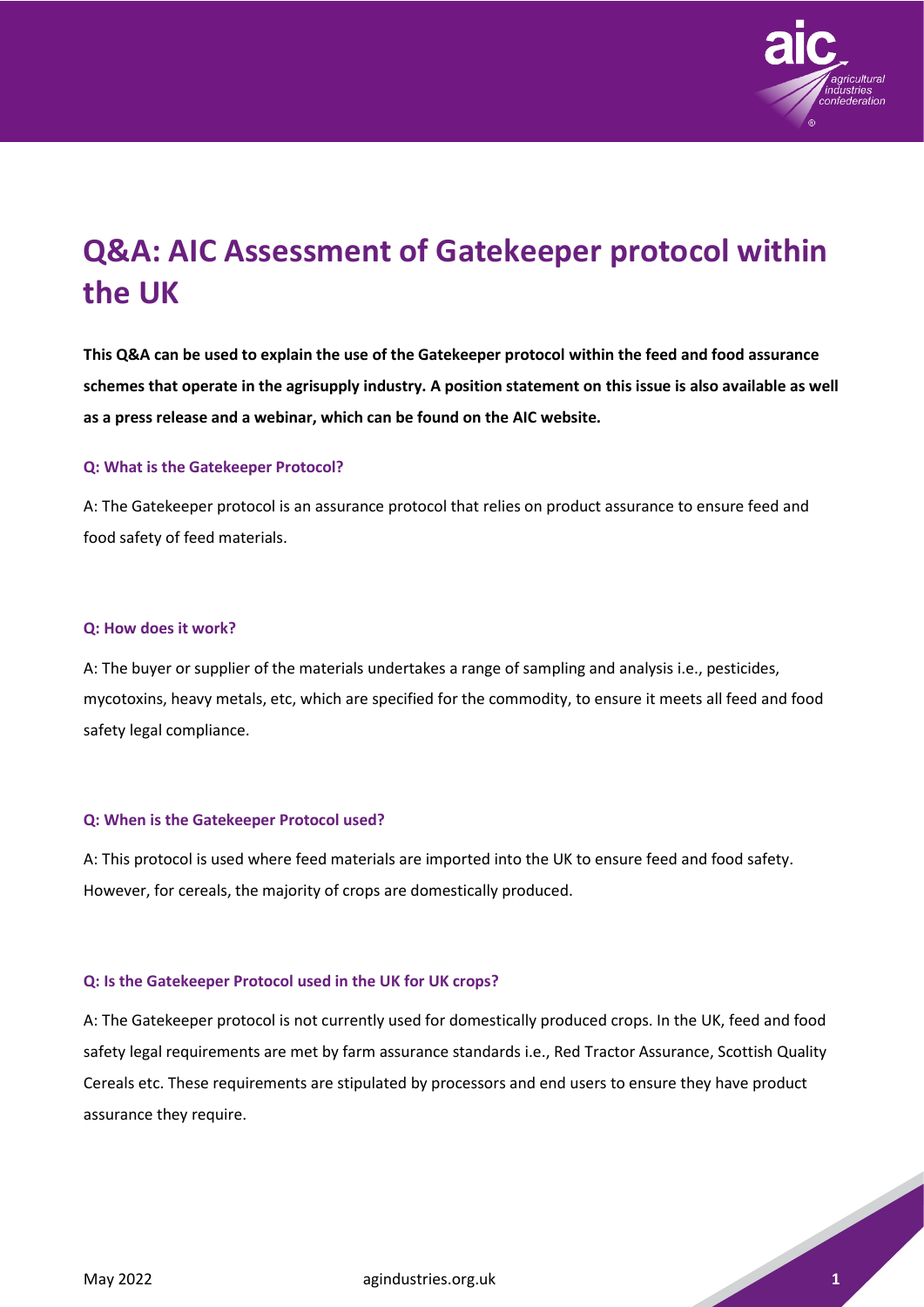

## **Q: Why have parts of the industry asked that consideration be given to the introduction of the Gatekeeper protocol for UK grown materials?**

A: A group of cereal farmers have asked for this to be considered as well as AFS and the NFU. Some consider that the Gatekeeper protocol would give UK farmers an alternative route to market, rather than using the current farm assurance schemes.

Some farmers are also dissatisfied with some elements of farm assurance in terms of the standard content and methods of auditing.

## **Q: Could the Gatekeeper protocol be used in the UK?**

A: In theory, the Gatekeeper protocol could be used in the UK. The AIC took the proposal to AIC committees and following an in-depth assessment by the agrisupply industry it has concluded that at the current time this is both more expensive and adds complexity, with no added value. In addition, there is no evidence of end user or processor demand for such a proposal. This is the case for both the arable marketing and feed companies, as well as farmers.

#### **Q: What areas need to be considered with farm assurance of combinable crops in the future?**

A: Whilst AIC is fully supportive of UK farm assurance, some important issues have been raised by some farming groups and these need to be clearly identified with an action plan to remedy. However, the need for safe, traceable feed, food and fuel supply chains has never been greater.

#### **Q: What is the impact of Russian invasion of Ukraine on agri-food supply chains?**

A: In both the short term and medium term, a high level of uncertainly with commodity supply chains both from Ukraine and Russia exists. This will impact both availability and price for the UK and globally as other sources of commodities are sought. The resultant market reaction has seen prices rise across all product groups and a degree of uncertainty is expected to continue into the early summer and beyond.